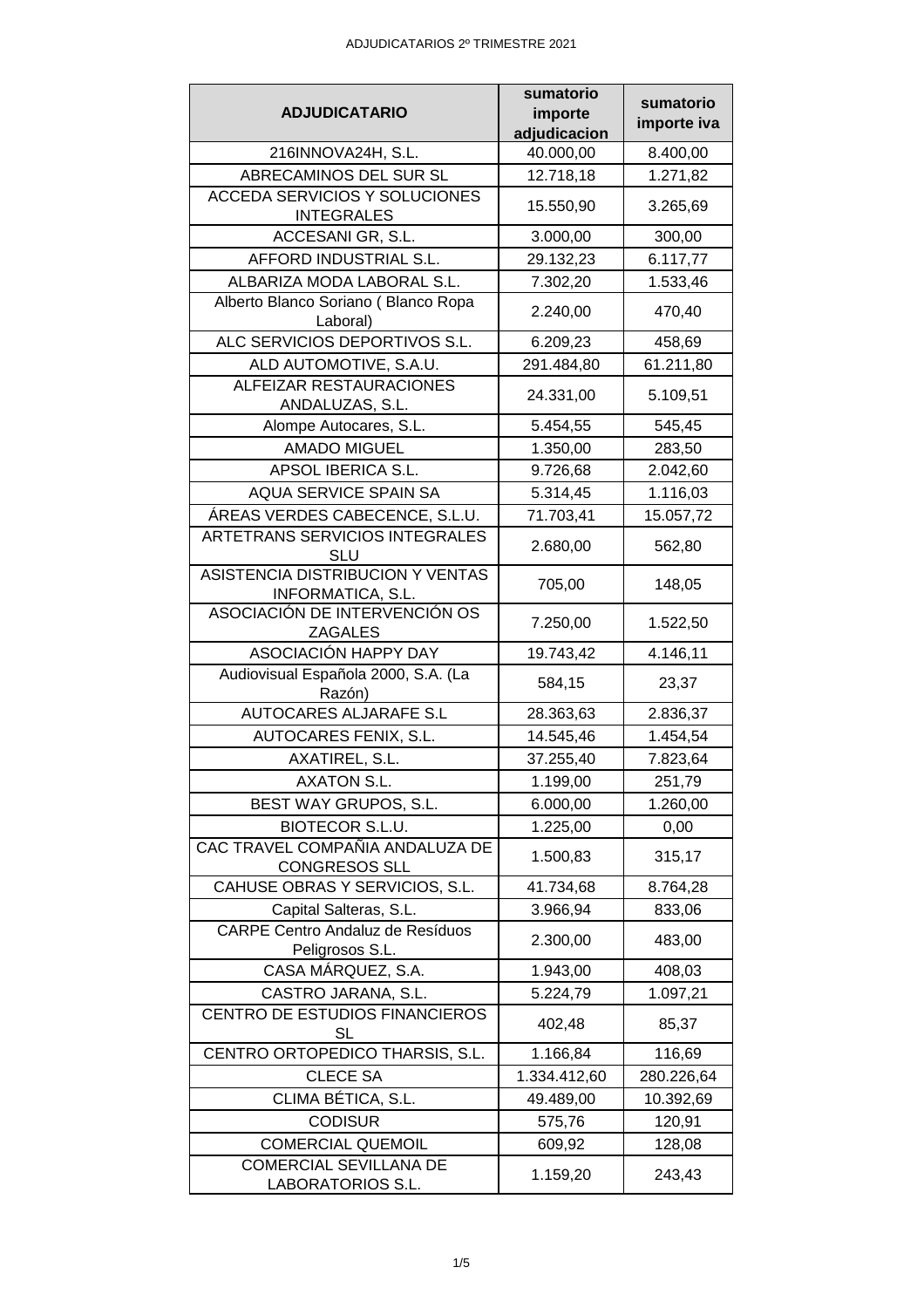|                                                                                  | sumatorio    | sumatorio   |
|----------------------------------------------------------------------------------|--------------|-------------|
| <b>ADJUDICATARIO</b>                                                             | importe      | importe iva |
|                                                                                  | adjudicacion |             |
| <b>COMUNICACION AUDIOVISUAL</b><br>SINGULARES, S.L.                              | 9.400,00     | 1.974,00    |
| CONFECCIONES TRIMBER, S.L.                                                       | 31.148,70    | 6.541,23    |
| CONSTRUCCIONES Y ESTRUCTURAS<br>FALUSA S.L.                                      | 9.800,00     | 2.058,00    |
| CONSULTORIA ECOENERGETICA, S.L.                                                  | 491,67       | 103,25      |
| CRAMBO ALQUILER, S.L.                                                            | 4.198,00     | 881,58      |
| CULTEK, S.L.U.                                                                   | 5.859,92     | 1.230,58    |
| D. MANUEL JIMÉNEZ RÍOS, D. LUIS<br>IGNACIO GAVIRA PAREDES, PHI<br>TÉCNICOS, S.L. | 14.325,10    | 3.008,29    |
| <b>DAMAS SA</b>                                                                  | 42.727,27    | 4.272,73    |
| DEPORTES ALJARAFE S.L.                                                           | 14.049,58    | 2.950,42    |
| DIDI SHOW, S.C.                                                                  | 7.600,00     | 1.596,00    |
| DISTRIBUIDORA ANRO, S.L                                                          | 11.557,15    | 2.427,00    |
| DOLORES MORILLA MORENO                                                           | 5.057,13     | 1.062,00    |
| DRÄGUER SAFETY HISPANIA, S.A.                                                    | 49.288,46    | 10.350,57   |
| <b>EDITORIAL ARANZADI SA</b>                                                     | 16.475,00    | 3.459,75    |
| EDITORIAL DE MÚSICA BOILEAU S.L.                                                 | 6.887,03     | 275,48      |
| EDITORIAL EL ZACATÍN                                                             | 19.000,00    | 3.990,00    |
| ELECTRONICS TECHNOLOGIES<br>PLASTICS, S.L.                                       | 2.978,00     | 625,38      |
| <b>ELENA MARTINEZ ORIVE</b>                                                      | 480,00       | 0,00        |
| Eleven Decen Events, S.L.                                                        | 101.937,72   | 20.806,92   |
| EMPRESA CASAL, S.L.                                                              | 8.522,73     | 852,27      |
| ENTREARTE DECÓ, S.L.                                                             | 578,18       | 121,42      |
| EVENTOS OROMANA SPORT S.L.                                                       | 93.976,86    | 19.735,13   |
| EVENTOS PAREJA, S.L.U.                                                           | 64.752,07    | 13.597,93   |
| FARMADOSIS, S.L.                                                                 | 450.000,00   | 94.500,00   |
| Fernando Moreno Pérez (Albico)                                                   | 30.578,51    | 6.421,49    |
| FERRETERIA EL MARTILLO, S.L.                                                     | 2.992,51     | 628,43      |
| FERRETERIA RAFA S.L.                                                             | 14.400,00    | 3.024,00    |
| FERRETERÍA XEREZ, S.L.                                                           | 96.598,67    | 20.285,72   |
| FIRPROSA, S.L.                                                                   | 43.429,92    | 9.120,28    |
| FOSS IBERIA, SAU                                                                 | 4.449,00     | 934,29      |
| FUNDACIÓN ANDALUZA PARA EL<br>DESARROLLO AEROESPACIAL, FADA-<br>CATEC            | 14.000,00    | 2.940,00    |
| <b>GEINSUR</b>                                                                   | 14.500,00    | 3.045,00    |
| GENERAL ELEVADORES XXI, SL                                                       | 75.624,00    | 15.881,04   |
| GENERAL MACHINES TECHNOLOGY                                                      | 1.560,00     | 327,60      |
| GESTIÓN DE LA FORMACIÓN Y LA<br><b>SALUD SL</b>                                  | 643,80       | 135,20      |
| <b>GESTORA DE NUEVOS PROYECTOS</b><br><b>CULTURALES SL</b>                       | 4.347,00     | 912,87      |
| GIL STAUFFER INTERNACIONAL S.L.                                                  | 2.950,00     | 619,50      |
| GLOBALIA CORPORATE TRAVEL S.L.U.                                                 | 59.900,00    | 12.579,00   |
| GLOBINNOVA, S.L.                                                                 | 2.930,00     | 615,30      |
| <b>GNP Producciones Culturales S.L.</b>                                          | 2.314,50     | 485,50      |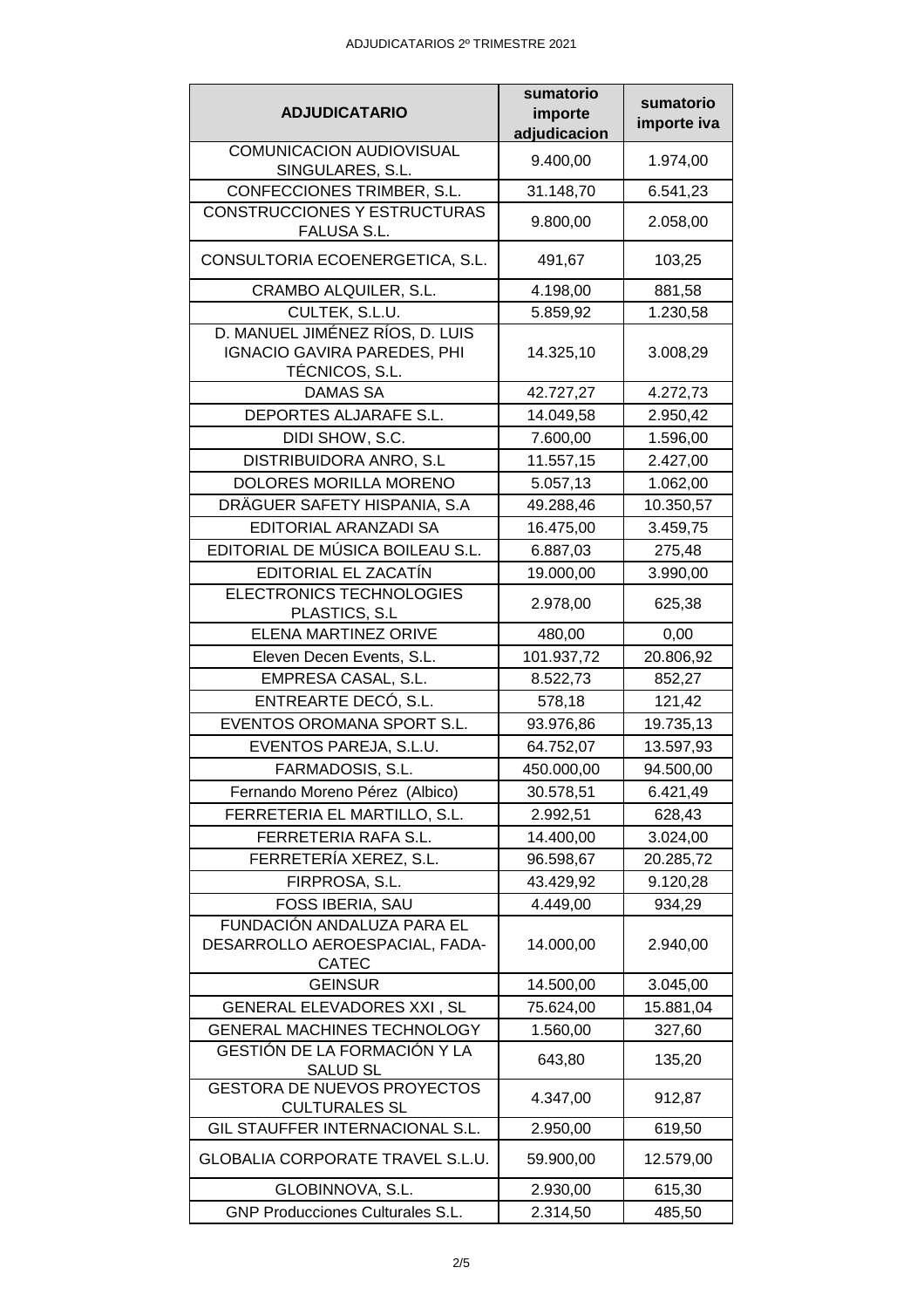|                                                      | sumatorio    | sumatorio   |
|------------------------------------------------------|--------------|-------------|
| <b>ADJUDICATARIO</b>                                 | importe      | importe iva |
|                                                      | adjudicacion |             |
| GOFAND SIGLO XXI, S.L.                               | 37.906,71    | 7.960,41    |
| <b>GOIPE SEVILLA SL</b>                              | 1.938,67     | 407,12      |
| <b>GORCA TEXTIL, S.L.</b>                            | 13.640,00    | 2.864,40    |
| GRUPEMA GRUPO PEÑA MAQUINARIA                        | 1.030,00     | 216,30      |
| Grupo Torneo Seguridad, S.L.U.                       | 8.264,46     | 1.735,54    |
| <b>GT MOTIVE</b>                                     | 1.389,77     | 291,85      |
| GUILLERMO GARCIA MUÑOZ, S.L.                         | 14.295,96    | 3.002,15    |
| <b>HABITAT SERVICIOS</b><br>MEDIOAMBIENTALES, SL     | 93.708,34    | 19.678,75   |
| HACIENDA AZAHARES, S.L.                              | 57.060,18    | 11.982,64   |
| HEIDELBERG SPAIN, S.L.U.                             | 14.741,12    | 3.095,64    |
| HELVETIA COMPAÑÍA SUIZA, S.A. DE                     |              |             |
| <b>SEGUROS Y REASEGUROS</b>                          | 1.897,05     | 0,00        |
| INERZIA FORMADORES, S.L.U.                           | 1.700,00     | 0,00        |
| INFEVEN SOLUTIONS, S.L.                              | 20.827,46    | 4.373,77    |
| INNOCAN SISTEMAS, S.L.                               | 4.000,00     | 840,00      |
| INSTALACIONES E INGENIERÍA DYS SLU                   | 21.248,22    | 4.462,13    |
| <b>INTEGRA CONEXIONES SL</b>                         | 20.358,35    | 4.275,25    |
| IPRO S.L.                                            | 31.755,46    | 6.668,66    |
| JIMENEZ MAÑA                                         | 850,00       | 178,50      |
| JONATHAN PIZARRO SANCHEZ                             | 1.762,80     | 370,19      |
| <b>JOSE CANELA FUENTE</b>                            | 909,09       | 90,91       |
| JOSÉ CERQUERA GÓMEZ                                  | 190,08       | 39,92       |
| JOSE MARIA GOMEZ SANCHEZ                             | 7.438,02     | 1.561,98    |
| JPP ELECTRONICA, S.L.                                | 8.400,00     | 1.764,00    |
| Juan Antonio Rodríguez López (J&A<br>Distribuciones) | 17.029,88    | 3.576,27    |
| JUAN MOPE, S.L.                                      | 2.388,43     | 501,57      |
| KILLGERM S.A.                                        | 4.720,55     | 991,32      |
| KONICA MINOLTA BUSINESS                              |              |             |
| SOLUTIONS SPAIN, SA                                  | 48.000,00    | 10.080,00   |
| LA SUITE CREACION, SL                                | 15.289,26    | 3.210,74    |
| LABYGEMA                                             | 22.350,00    | 2.383,50    |
| LEFEBVRE-EL DERECHO SA                               | 4.660,00     | 978,60      |
| <b>LETICIA GARCIA PANAL</b>                          | 1.680,00     | 0,00        |
| LISERSURIN ESPAÑA S.L.                               | 101.950,26   | 21.409,55   |
| LLOPIS SERVICIOS AMBIENTALES S.L.                    | 1.890,00     | 396,90      |
| LUCAS ROJAS S.L.                                     | 4.766,76     | 713,24      |
| LYRECO ESPAÑA S.A.                                   | 45.500,00    | 9.555,00    |
| M2JC Infraestructuras SL                             | 21.804,48    | 4.578,95    |
| MAILING ANDALUCÍA, S.A.                              | 4.542,50     | 953,93      |
| MÁNUEL LEON GONZALEZ                                 | 1.488,00     | 312,48      |
| MANUELA RODRIGUEZ GONZALEZ                           | 16.528,93    | 3.471,07    |
| MARANZA DISTRIBUCIONES Y<br>SERVICIOS, S.L.          | 10.467,00    | 2.198,07    |
| MARIA TERESA SUAREZ MARTIN                           | 3.744,00     | 786,24      |
| MARTINEZ & GIOVANNI, S.L.                            | 1.287,88     | 270,45      |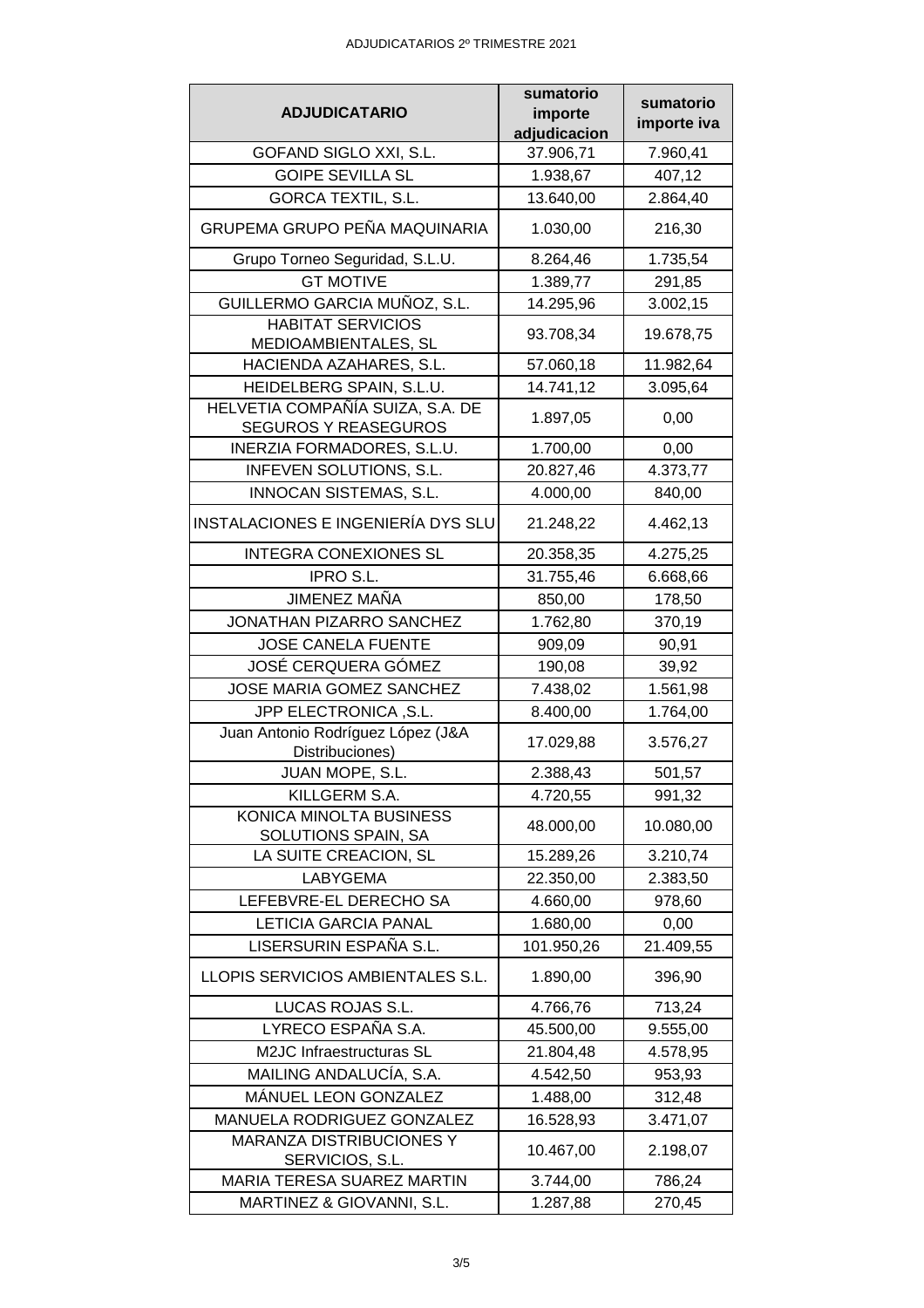| <b>ADJUDICATARIO</b><br>importe<br>importe iva<br>adjudicacion<br>MERCK LIFE SCIENCE S.L.<br>5.081,00<br>1.067,01<br><b>MERSANT VIGILANCIA S.L.</b><br>633.690,42<br>133.074,99<br>MICROLIBRE PRODUCCIONES S.L.<br>42.611,82<br>8.948,48<br>MIE MARIN, SL<br>113.000,00<br>23.730,00<br>Míriam Comet Donoso<br>1.990,11<br>0,00<br>MURIMAR SEGUROS, S.A.<br>1.782,40<br>0,00<br>MV INTERNATIONAL BIM SERVICES SL<br>2.000,00<br>420,00<br>NACIL MEDICA U GROUP, SL<br>65.000,00<br>2.600,00<br>NAVEGPS, S.L.<br>114.480,00<br>24.040,80<br>NAZAREST-PARK S.L.<br>54.161,12<br>11.373,83<br>NEOSELLO S.L.<br>3.305,79<br>694,22<br>NUEVAS PROFESIONES, SAU<br>3.760,00<br>0,00<br>OBEKO AUDIOVISUALES SL<br>32.070,43<br>6.734,82<br>OBRA CIVIL Y CONSTRUCCION ECOAN<br>9.800,00<br>2.058,00<br>OFIDISMA, S.A.<br>7.500,00<br>1.575,00<br>OLIMPIA SERVICIOS INTEGRALES S.L.<br>104,79<br>499,00<br>ORSAL INFORMÁTICA SL<br>12.136,88<br>2.548,74<br>ORTOACTIVA SUMINISTROS<br>3.616,35<br>759,43<br>SANITARIOS Y ORTOPÉDICOS, S.L.<br>ORTOPEDIA CANALEJAS AUDIFONOS<br>65,29<br>13,71<br>OVEJERO SEQUEIRO, S.L.<br>15.289,26<br>3.210,74<br>PAEZ SOLUCIONES INTEGRALES, S.L.<br>4.789,26<br>22.806,00<br>PASARELA, S.L.<br>3.500,00<br>735,00<br>PEDREGOSA S.L.<br>9.007,57<br>1.891,59<br>PEREZ BARJA S.A.<br>15.400,00<br>3.234,00<br>6.291,00<br>PEREZ BARJA S.A.<br>1.321,11<br>PIAMONTE SERVICIOS INTEGRALES,<br>3.410,00<br>716,10<br>S.A.<br>Pinturas Alejo Centro Asesor SL<br>38,54<br>183,50<br>PLAYMEDIA SOLUCIONES<br>6.299,79<br>29.999,00<br><b>AUDIOVISUALES S.L.</b><br>PORTICOR INNOVACIONES S.L.<br>31.151,28<br>6.541,77<br>QUERALTO DIVISIÓN ÓPTICA Y<br>149,59<br>31,41<br>ORTOPEDIA, S.L.<br>RECRESPORT SERVICIOS SC<br>20.560,00<br>4.317,60<br>Riegosur, S.A.<br>149.889,53<br>31.476,80<br>Roal Guarnicionería S.A.<br>8.644,20<br>1.815,28<br>ROJAS BERMEJO, ALEJANDRO<br>2.000,00<br>0,00<br>ROYMA-MAYRO, S.L<br>14.049,58<br>2.950,42<br>ROYMA-MAYRO, S.L<br>352,07<br>73,93<br>S3 PROTEDI, S.L.<br>73.716,00<br>15.480,36<br>SABORIT INTERNACIONAL S.L.<br>9.800,00<br>2.058,00<br>SAFETYKLEEN ESPAÑA, S.A.U.<br>1.091,16<br>5.196,00<br>SAN MARTIN INDUSTRIA GRAFICA, S.L.<br>1.841,00<br>386,61<br>SCHARLAB, S.L.<br>784,48<br>164,74 | sumatorio | sumatorio |
|---------------------------------------------------------------------------------------------------------------------------------------------------------------------------------------------------------------------------------------------------------------------------------------------------------------------------------------------------------------------------------------------------------------------------------------------------------------------------------------------------------------------------------------------------------------------------------------------------------------------------------------------------------------------------------------------------------------------------------------------------------------------------------------------------------------------------------------------------------------------------------------------------------------------------------------------------------------------------------------------------------------------------------------------------------------------------------------------------------------------------------------------------------------------------------------------------------------------------------------------------------------------------------------------------------------------------------------------------------------------------------------------------------------------------------------------------------------------------------------------------------------------------------------------------------------------------------------------------------------------------------------------------------------------------------------------------------------------------------------------------------------------------------------------------------------------------------------------------------------------------------------------------------------------------------------------------------------------------------------------------------------------------------------------------------------------------------------------------------------------------------------------------------------------------------------------------------------------------------------------------------------------|-----------|-----------|
|                                                                                                                                                                                                                                                                                                                                                                                                                                                                                                                                                                                                                                                                                                                                                                                                                                                                                                                                                                                                                                                                                                                                                                                                                                                                                                                                                                                                                                                                                                                                                                                                                                                                                                                                                                                                                                                                                                                                                                                                                                                                                                                                                                                                                                                                     |           |           |
|                                                                                                                                                                                                                                                                                                                                                                                                                                                                                                                                                                                                                                                                                                                                                                                                                                                                                                                                                                                                                                                                                                                                                                                                                                                                                                                                                                                                                                                                                                                                                                                                                                                                                                                                                                                                                                                                                                                                                                                                                                                                                                                                                                                                                                                                     |           |           |
|                                                                                                                                                                                                                                                                                                                                                                                                                                                                                                                                                                                                                                                                                                                                                                                                                                                                                                                                                                                                                                                                                                                                                                                                                                                                                                                                                                                                                                                                                                                                                                                                                                                                                                                                                                                                                                                                                                                                                                                                                                                                                                                                                                                                                                                                     |           |           |
|                                                                                                                                                                                                                                                                                                                                                                                                                                                                                                                                                                                                                                                                                                                                                                                                                                                                                                                                                                                                                                                                                                                                                                                                                                                                                                                                                                                                                                                                                                                                                                                                                                                                                                                                                                                                                                                                                                                                                                                                                                                                                                                                                                                                                                                                     |           |           |
|                                                                                                                                                                                                                                                                                                                                                                                                                                                                                                                                                                                                                                                                                                                                                                                                                                                                                                                                                                                                                                                                                                                                                                                                                                                                                                                                                                                                                                                                                                                                                                                                                                                                                                                                                                                                                                                                                                                                                                                                                                                                                                                                                                                                                                                                     |           |           |
|                                                                                                                                                                                                                                                                                                                                                                                                                                                                                                                                                                                                                                                                                                                                                                                                                                                                                                                                                                                                                                                                                                                                                                                                                                                                                                                                                                                                                                                                                                                                                                                                                                                                                                                                                                                                                                                                                                                                                                                                                                                                                                                                                                                                                                                                     |           |           |
|                                                                                                                                                                                                                                                                                                                                                                                                                                                                                                                                                                                                                                                                                                                                                                                                                                                                                                                                                                                                                                                                                                                                                                                                                                                                                                                                                                                                                                                                                                                                                                                                                                                                                                                                                                                                                                                                                                                                                                                                                                                                                                                                                                                                                                                                     |           |           |
|                                                                                                                                                                                                                                                                                                                                                                                                                                                                                                                                                                                                                                                                                                                                                                                                                                                                                                                                                                                                                                                                                                                                                                                                                                                                                                                                                                                                                                                                                                                                                                                                                                                                                                                                                                                                                                                                                                                                                                                                                                                                                                                                                                                                                                                                     |           |           |
|                                                                                                                                                                                                                                                                                                                                                                                                                                                                                                                                                                                                                                                                                                                                                                                                                                                                                                                                                                                                                                                                                                                                                                                                                                                                                                                                                                                                                                                                                                                                                                                                                                                                                                                                                                                                                                                                                                                                                                                                                                                                                                                                                                                                                                                                     |           |           |
|                                                                                                                                                                                                                                                                                                                                                                                                                                                                                                                                                                                                                                                                                                                                                                                                                                                                                                                                                                                                                                                                                                                                                                                                                                                                                                                                                                                                                                                                                                                                                                                                                                                                                                                                                                                                                                                                                                                                                                                                                                                                                                                                                                                                                                                                     |           |           |
|                                                                                                                                                                                                                                                                                                                                                                                                                                                                                                                                                                                                                                                                                                                                                                                                                                                                                                                                                                                                                                                                                                                                                                                                                                                                                                                                                                                                                                                                                                                                                                                                                                                                                                                                                                                                                                                                                                                                                                                                                                                                                                                                                                                                                                                                     |           |           |
|                                                                                                                                                                                                                                                                                                                                                                                                                                                                                                                                                                                                                                                                                                                                                                                                                                                                                                                                                                                                                                                                                                                                                                                                                                                                                                                                                                                                                                                                                                                                                                                                                                                                                                                                                                                                                                                                                                                                                                                                                                                                                                                                                                                                                                                                     |           |           |
|                                                                                                                                                                                                                                                                                                                                                                                                                                                                                                                                                                                                                                                                                                                                                                                                                                                                                                                                                                                                                                                                                                                                                                                                                                                                                                                                                                                                                                                                                                                                                                                                                                                                                                                                                                                                                                                                                                                                                                                                                                                                                                                                                                                                                                                                     |           |           |
|                                                                                                                                                                                                                                                                                                                                                                                                                                                                                                                                                                                                                                                                                                                                                                                                                                                                                                                                                                                                                                                                                                                                                                                                                                                                                                                                                                                                                                                                                                                                                                                                                                                                                                                                                                                                                                                                                                                                                                                                                                                                                                                                                                                                                                                                     |           |           |
|                                                                                                                                                                                                                                                                                                                                                                                                                                                                                                                                                                                                                                                                                                                                                                                                                                                                                                                                                                                                                                                                                                                                                                                                                                                                                                                                                                                                                                                                                                                                                                                                                                                                                                                                                                                                                                                                                                                                                                                                                                                                                                                                                                                                                                                                     |           |           |
|                                                                                                                                                                                                                                                                                                                                                                                                                                                                                                                                                                                                                                                                                                                                                                                                                                                                                                                                                                                                                                                                                                                                                                                                                                                                                                                                                                                                                                                                                                                                                                                                                                                                                                                                                                                                                                                                                                                                                                                                                                                                                                                                                                                                                                                                     |           |           |
|                                                                                                                                                                                                                                                                                                                                                                                                                                                                                                                                                                                                                                                                                                                                                                                                                                                                                                                                                                                                                                                                                                                                                                                                                                                                                                                                                                                                                                                                                                                                                                                                                                                                                                                                                                                                                                                                                                                                                                                                                                                                                                                                                                                                                                                                     |           |           |
|                                                                                                                                                                                                                                                                                                                                                                                                                                                                                                                                                                                                                                                                                                                                                                                                                                                                                                                                                                                                                                                                                                                                                                                                                                                                                                                                                                                                                                                                                                                                                                                                                                                                                                                                                                                                                                                                                                                                                                                                                                                                                                                                                                                                                                                                     |           |           |
|                                                                                                                                                                                                                                                                                                                                                                                                                                                                                                                                                                                                                                                                                                                                                                                                                                                                                                                                                                                                                                                                                                                                                                                                                                                                                                                                                                                                                                                                                                                                                                                                                                                                                                                                                                                                                                                                                                                                                                                                                                                                                                                                                                                                                                                                     |           |           |
|                                                                                                                                                                                                                                                                                                                                                                                                                                                                                                                                                                                                                                                                                                                                                                                                                                                                                                                                                                                                                                                                                                                                                                                                                                                                                                                                                                                                                                                                                                                                                                                                                                                                                                                                                                                                                                                                                                                                                                                                                                                                                                                                                                                                                                                                     |           |           |
|                                                                                                                                                                                                                                                                                                                                                                                                                                                                                                                                                                                                                                                                                                                                                                                                                                                                                                                                                                                                                                                                                                                                                                                                                                                                                                                                                                                                                                                                                                                                                                                                                                                                                                                                                                                                                                                                                                                                                                                                                                                                                                                                                                                                                                                                     |           |           |
|                                                                                                                                                                                                                                                                                                                                                                                                                                                                                                                                                                                                                                                                                                                                                                                                                                                                                                                                                                                                                                                                                                                                                                                                                                                                                                                                                                                                                                                                                                                                                                                                                                                                                                                                                                                                                                                                                                                                                                                                                                                                                                                                                                                                                                                                     |           |           |
|                                                                                                                                                                                                                                                                                                                                                                                                                                                                                                                                                                                                                                                                                                                                                                                                                                                                                                                                                                                                                                                                                                                                                                                                                                                                                                                                                                                                                                                                                                                                                                                                                                                                                                                                                                                                                                                                                                                                                                                                                                                                                                                                                                                                                                                                     |           |           |
|                                                                                                                                                                                                                                                                                                                                                                                                                                                                                                                                                                                                                                                                                                                                                                                                                                                                                                                                                                                                                                                                                                                                                                                                                                                                                                                                                                                                                                                                                                                                                                                                                                                                                                                                                                                                                                                                                                                                                                                                                                                                                                                                                                                                                                                                     |           |           |
|                                                                                                                                                                                                                                                                                                                                                                                                                                                                                                                                                                                                                                                                                                                                                                                                                                                                                                                                                                                                                                                                                                                                                                                                                                                                                                                                                                                                                                                                                                                                                                                                                                                                                                                                                                                                                                                                                                                                                                                                                                                                                                                                                                                                                                                                     |           |           |
|                                                                                                                                                                                                                                                                                                                                                                                                                                                                                                                                                                                                                                                                                                                                                                                                                                                                                                                                                                                                                                                                                                                                                                                                                                                                                                                                                                                                                                                                                                                                                                                                                                                                                                                                                                                                                                                                                                                                                                                                                                                                                                                                                                                                                                                                     |           |           |
|                                                                                                                                                                                                                                                                                                                                                                                                                                                                                                                                                                                                                                                                                                                                                                                                                                                                                                                                                                                                                                                                                                                                                                                                                                                                                                                                                                                                                                                                                                                                                                                                                                                                                                                                                                                                                                                                                                                                                                                                                                                                                                                                                                                                                                                                     |           |           |
|                                                                                                                                                                                                                                                                                                                                                                                                                                                                                                                                                                                                                                                                                                                                                                                                                                                                                                                                                                                                                                                                                                                                                                                                                                                                                                                                                                                                                                                                                                                                                                                                                                                                                                                                                                                                                                                                                                                                                                                                                                                                                                                                                                                                                                                                     |           |           |
|                                                                                                                                                                                                                                                                                                                                                                                                                                                                                                                                                                                                                                                                                                                                                                                                                                                                                                                                                                                                                                                                                                                                                                                                                                                                                                                                                                                                                                                                                                                                                                                                                                                                                                                                                                                                                                                                                                                                                                                                                                                                                                                                                                                                                                                                     |           |           |
|                                                                                                                                                                                                                                                                                                                                                                                                                                                                                                                                                                                                                                                                                                                                                                                                                                                                                                                                                                                                                                                                                                                                                                                                                                                                                                                                                                                                                                                                                                                                                                                                                                                                                                                                                                                                                                                                                                                                                                                                                                                                                                                                                                                                                                                                     |           |           |
|                                                                                                                                                                                                                                                                                                                                                                                                                                                                                                                                                                                                                                                                                                                                                                                                                                                                                                                                                                                                                                                                                                                                                                                                                                                                                                                                                                                                                                                                                                                                                                                                                                                                                                                                                                                                                                                                                                                                                                                                                                                                                                                                                                                                                                                                     |           |           |
|                                                                                                                                                                                                                                                                                                                                                                                                                                                                                                                                                                                                                                                                                                                                                                                                                                                                                                                                                                                                                                                                                                                                                                                                                                                                                                                                                                                                                                                                                                                                                                                                                                                                                                                                                                                                                                                                                                                                                                                                                                                                                                                                                                                                                                                                     |           |           |
|                                                                                                                                                                                                                                                                                                                                                                                                                                                                                                                                                                                                                                                                                                                                                                                                                                                                                                                                                                                                                                                                                                                                                                                                                                                                                                                                                                                                                                                                                                                                                                                                                                                                                                                                                                                                                                                                                                                                                                                                                                                                                                                                                                                                                                                                     |           |           |
|                                                                                                                                                                                                                                                                                                                                                                                                                                                                                                                                                                                                                                                                                                                                                                                                                                                                                                                                                                                                                                                                                                                                                                                                                                                                                                                                                                                                                                                                                                                                                                                                                                                                                                                                                                                                                                                                                                                                                                                                                                                                                                                                                                                                                                                                     |           |           |
|                                                                                                                                                                                                                                                                                                                                                                                                                                                                                                                                                                                                                                                                                                                                                                                                                                                                                                                                                                                                                                                                                                                                                                                                                                                                                                                                                                                                                                                                                                                                                                                                                                                                                                                                                                                                                                                                                                                                                                                                                                                                                                                                                                                                                                                                     |           |           |
|                                                                                                                                                                                                                                                                                                                                                                                                                                                                                                                                                                                                                                                                                                                                                                                                                                                                                                                                                                                                                                                                                                                                                                                                                                                                                                                                                                                                                                                                                                                                                                                                                                                                                                                                                                                                                                                                                                                                                                                                                                                                                                                                                                                                                                                                     |           |           |
|                                                                                                                                                                                                                                                                                                                                                                                                                                                                                                                                                                                                                                                                                                                                                                                                                                                                                                                                                                                                                                                                                                                                                                                                                                                                                                                                                                                                                                                                                                                                                                                                                                                                                                                                                                                                                                                                                                                                                                                                                                                                                                                                                                                                                                                                     |           |           |
|                                                                                                                                                                                                                                                                                                                                                                                                                                                                                                                                                                                                                                                                                                                                                                                                                                                                                                                                                                                                                                                                                                                                                                                                                                                                                                                                                                                                                                                                                                                                                                                                                                                                                                                                                                                                                                                                                                                                                                                                                                                                                                                                                                                                                                                                     |           |           |
|                                                                                                                                                                                                                                                                                                                                                                                                                                                                                                                                                                                                                                                                                                                                                                                                                                                                                                                                                                                                                                                                                                                                                                                                                                                                                                                                                                                                                                                                                                                                                                                                                                                                                                                                                                                                                                                                                                                                                                                                                                                                                                                                                                                                                                                                     |           |           |
|                                                                                                                                                                                                                                                                                                                                                                                                                                                                                                                                                                                                                                                                                                                                                                                                                                                                                                                                                                                                                                                                                                                                                                                                                                                                                                                                                                                                                                                                                                                                                                                                                                                                                                                                                                                                                                                                                                                                                                                                                                                                                                                                                                                                                                                                     |           |           |
|                                                                                                                                                                                                                                                                                                                                                                                                                                                                                                                                                                                                                                                                                                                                                                                                                                                                                                                                                                                                                                                                                                                                                                                                                                                                                                                                                                                                                                                                                                                                                                                                                                                                                                                                                                                                                                                                                                                                                                                                                                                                                                                                                                                                                                                                     |           |           |
|                                                                                                                                                                                                                                                                                                                                                                                                                                                                                                                                                                                                                                                                                                                                                                                                                                                                                                                                                                                                                                                                                                                                                                                                                                                                                                                                                                                                                                                                                                                                                                                                                                                                                                                                                                                                                                                                                                                                                                                                                                                                                                                                                                                                                                                                     |           |           |
|                                                                                                                                                                                                                                                                                                                                                                                                                                                                                                                                                                                                                                                                                                                                                                                                                                                                                                                                                                                                                                                                                                                                                                                                                                                                                                                                                                                                                                                                                                                                                                                                                                                                                                                                                                                                                                                                                                                                                                                                                                                                                                                                                                                                                                                                     |           |           |